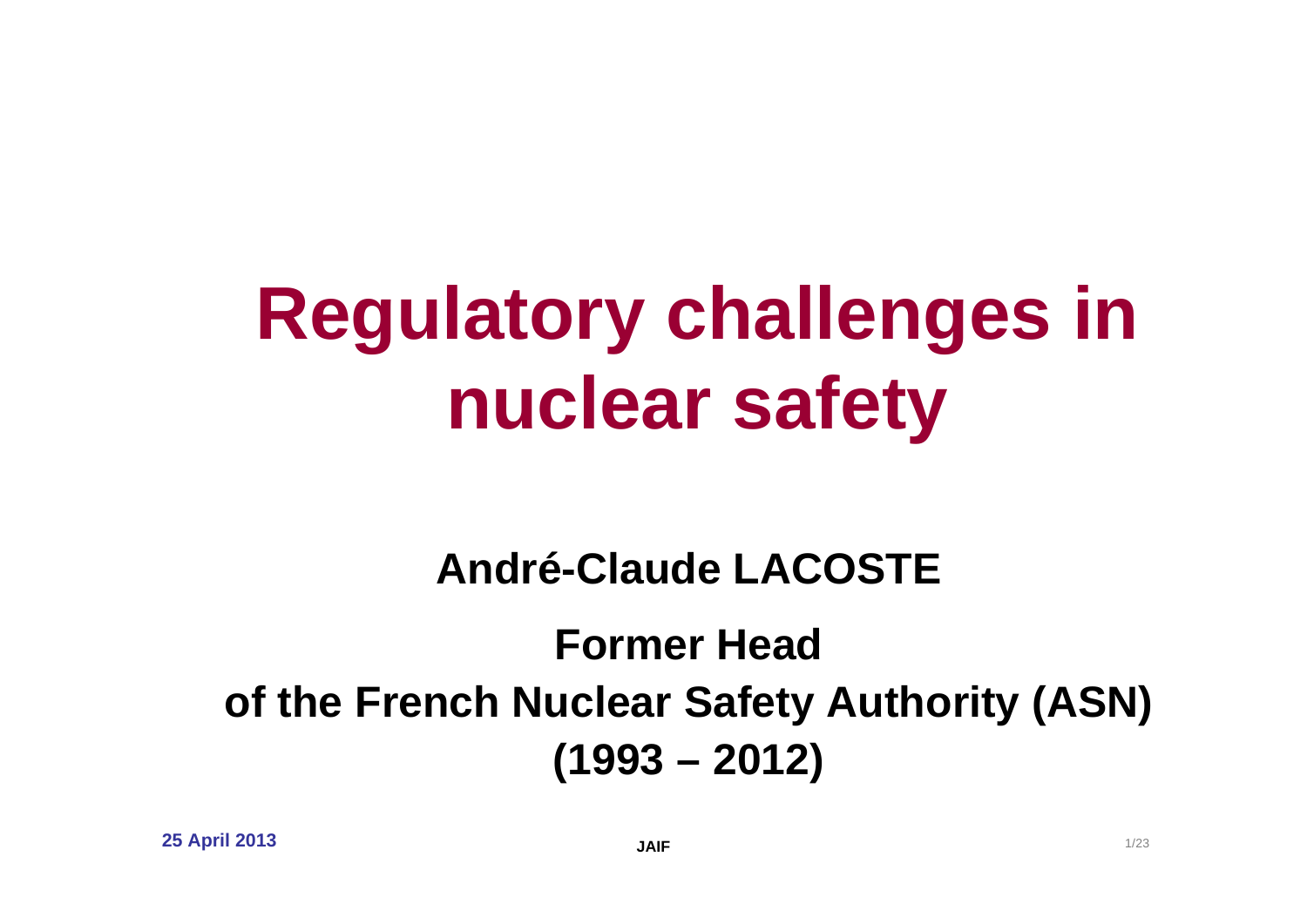

- **1. ASN general presentation**
- **2. The post-Fukushima actions**
	- $\bullet$  **Post Fukushima actions at French and European levels**
	- **Outcomes in France**
	- •**Outcomes in Europe**
- **3. Challenges for the regulatory body**
- **4. Conclusions & challenges**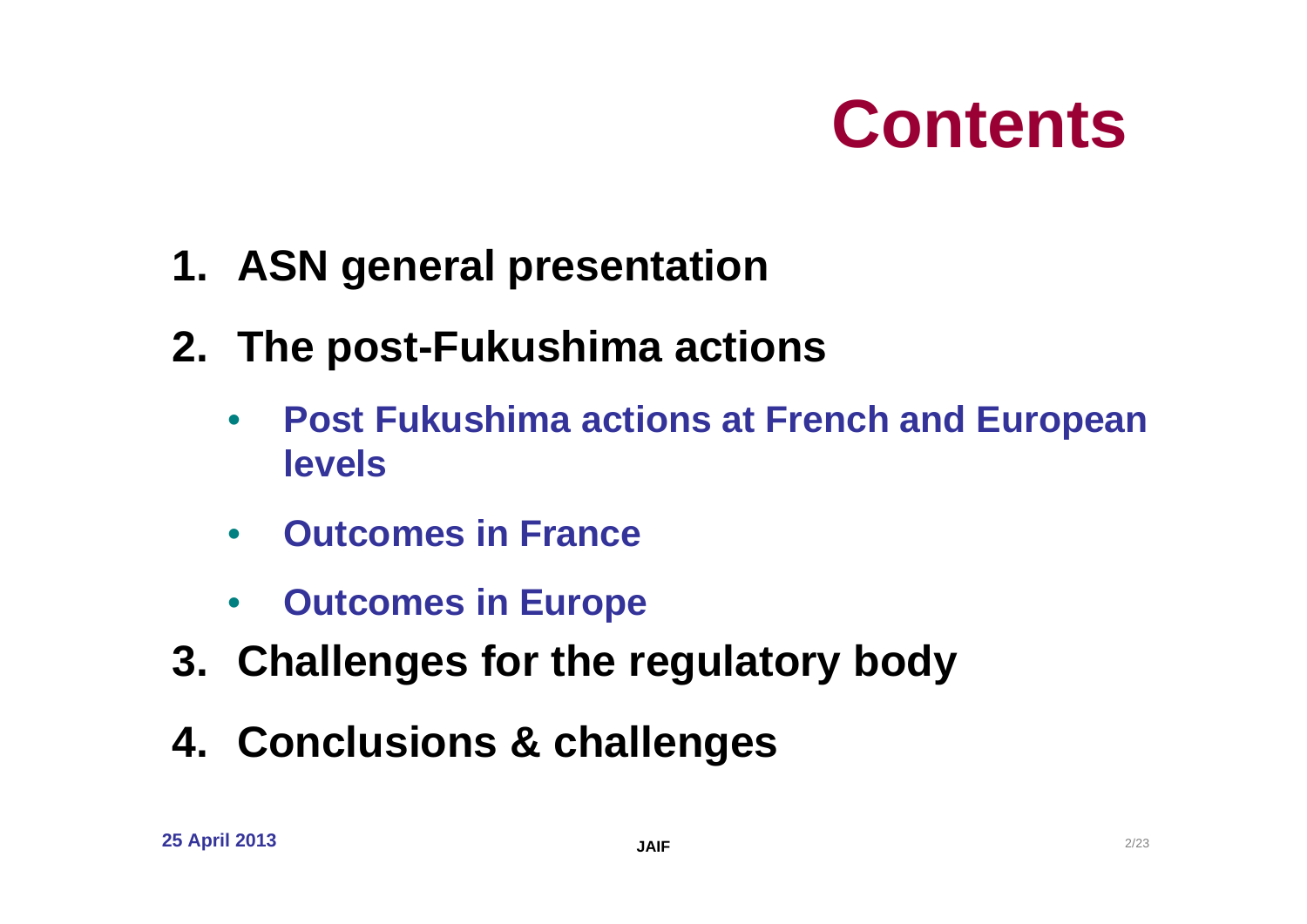## **1. ASN Establishment**

- **ASN, the French Nuclear Safety Authority, became an independent administrative authority in 2006 by the Act on transparency and security in the nuclear field (TSN act)**
	- **ASN is not within a ministry but is a State Authority**
	- **ASN reports to the French Parliament.**
	- **ASN is managed by a board of 5 Commissioners created by the TSN act.**
		- **Full time job, non-dismissible**
		- **6 year term, non renewable**
		- **Since 13 November 2012, Pierre-Franck CHEVET is the new ASN President**
- **Core duties**
	- **Regulations**
	- **Authorizations**
	- **Inspection**
	- **Information**
- •**ASN benefits from the expertise of a major TSO : IRSN**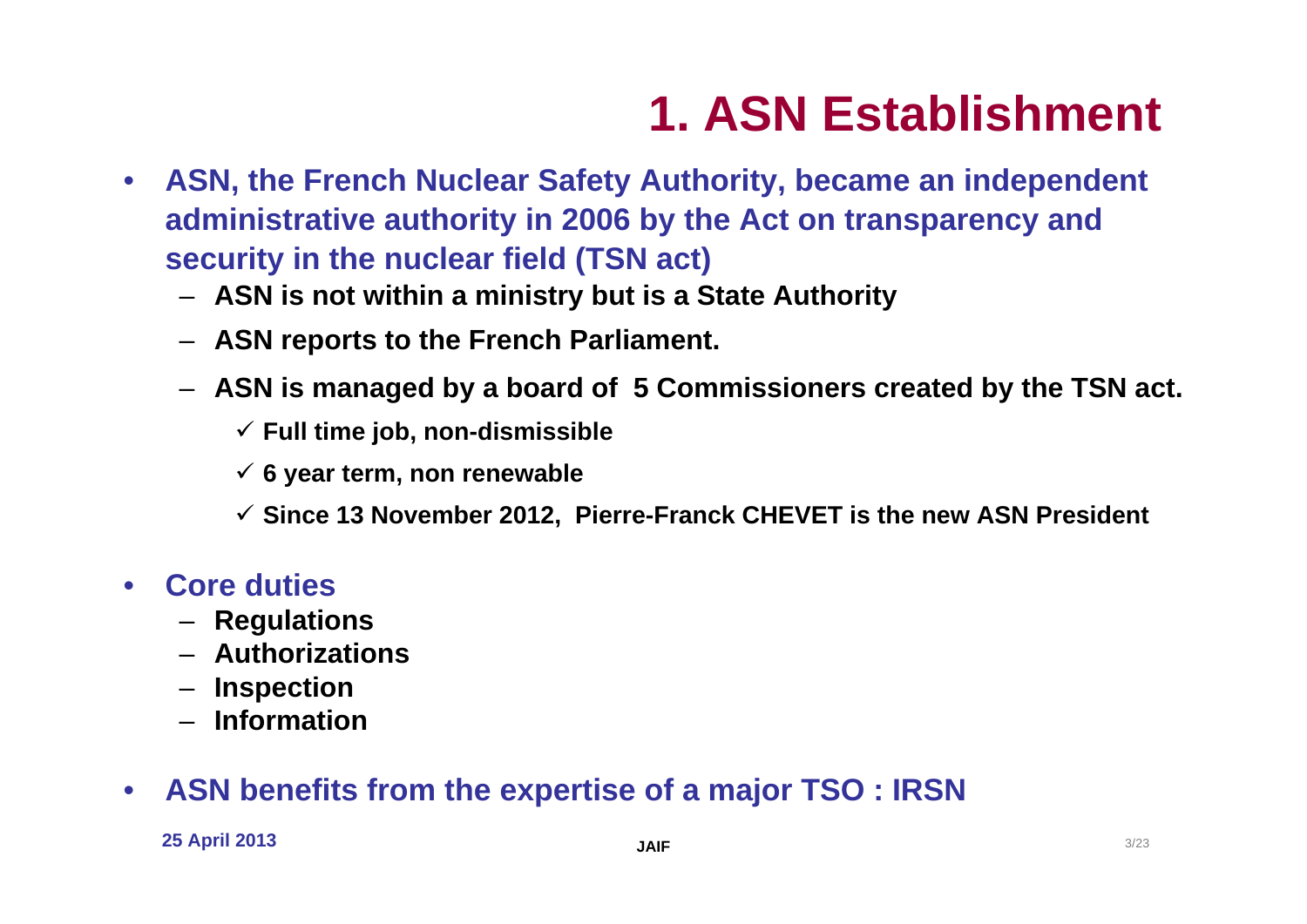#### **1. Activities and installations regulated by ASN**

- • **Regulation of a wide range of activities and installations, including**
	- **58 operating nuclear reactors**
		- Standardized fleet
		- Generate ~80% of French electricity
		- One operator (EDF)
	- **EPR reactor under construction**
	- **All French installations involved in the fuel cycle, from enrichment to reprocessing**
	- **Several thousand installations and activities using sources of ionizing radiation for medical, industrial or research purposes;**
	- **Several hundred thousand consignments of radioactive materials shipped nationwide, every year**
- **Some key figures** 
	- **More than 450 staff**, with about half of them in ASN 11 regional offices.
	- **A total budget of 142 million Euros**, including 76,5 million devoted to assessments
	- **More than 800 inspections per year** on nuclear installations and transport of radioactive material.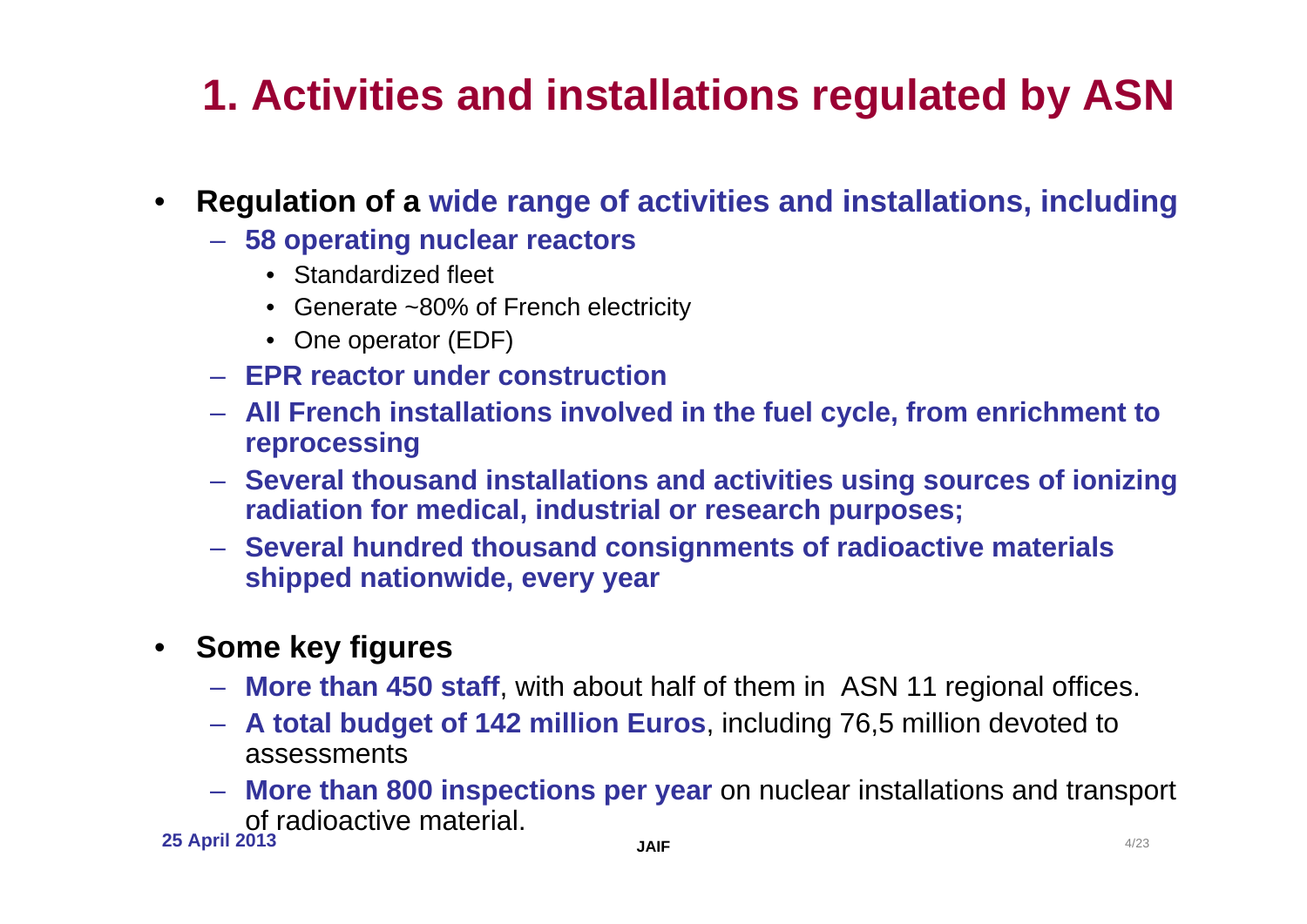

**1. ASN general presentation**

#### **2. The post-Fukushima actions**

- $\bullet$  **Post Fukushima actions at French and European levels**
- **Outcomes in France**
- •**Outcomes in Europe**
- **3. Challenges for the regulatory body**
- **4. Conclusions & challenges**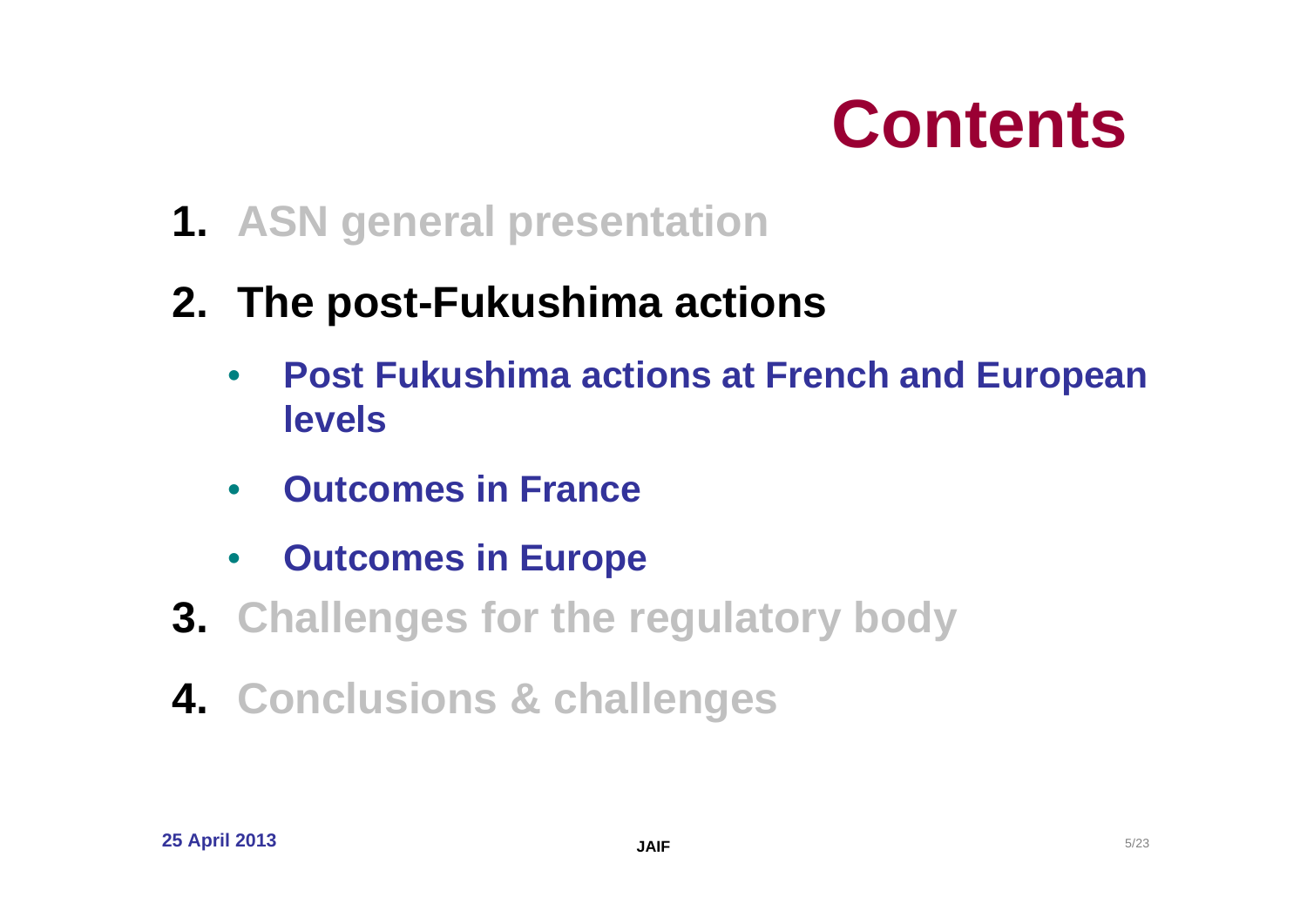## **2. The Post Fukushima actions**

- **There is a before and after the Fukushima accident**
- **About 10 years could be needed to take full account of all lessons learned from the accident**
- **Stress tests have been performed in a large number of countries**
- **Action plans have to be drawn up and followed over several years**
- **Avoiding stress tests being a one-shot exercise**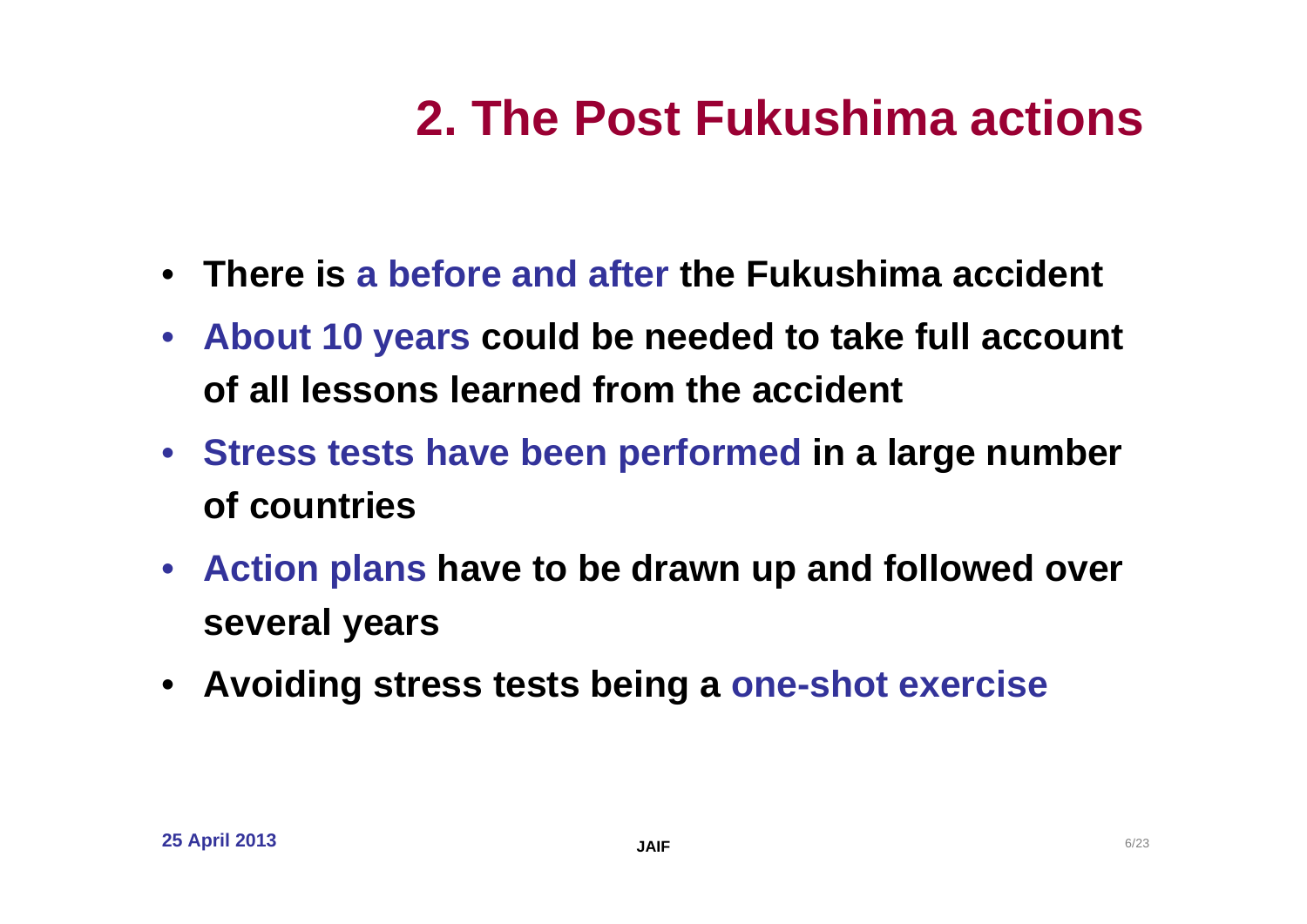## **Post Fukushima actions at French and European levels (1/2)**

| 5 <sup>th</sup> May 2011 | • ASN's resolutions to require licensees to perform stress<br>tests according to detailed stress test specifications,<br>consistent with EU ones                                                                                                                                                                                                                                                                                                             |
|--------------------------|--------------------------------------------------------------------------------------------------------------------------------------------------------------------------------------------------------------------------------------------------------------------------------------------------------------------------------------------------------------------------------------------------------------------------------------------------------------|
| 3rd January 2012         | • ASN's formal report and ASN's opinion about stress<br>tests                                                                                                                                                                                                                                                                                                                                                                                                |
| <b>Jan. – April 2012</b> | • European peer review                                                                                                                                                                                                                                                                                                                                                                                                                                       |
| 26th June 2012           | • ASN issued legally binding requirements (licence<br>conditions) to EDF on improvements to be implemented:<br>- 19 site specific resolutions with about 40 licence<br>conditions in each of them<br>- Compliance deadlines: from 2012 to 2018.<br>Improvements are expected as soon as possible,<br>without waiting the next periodic safety review (EU<br>peer review recommendation)<br>• Letter signed by ASN's DG with 41 additional requests<br>to EDF |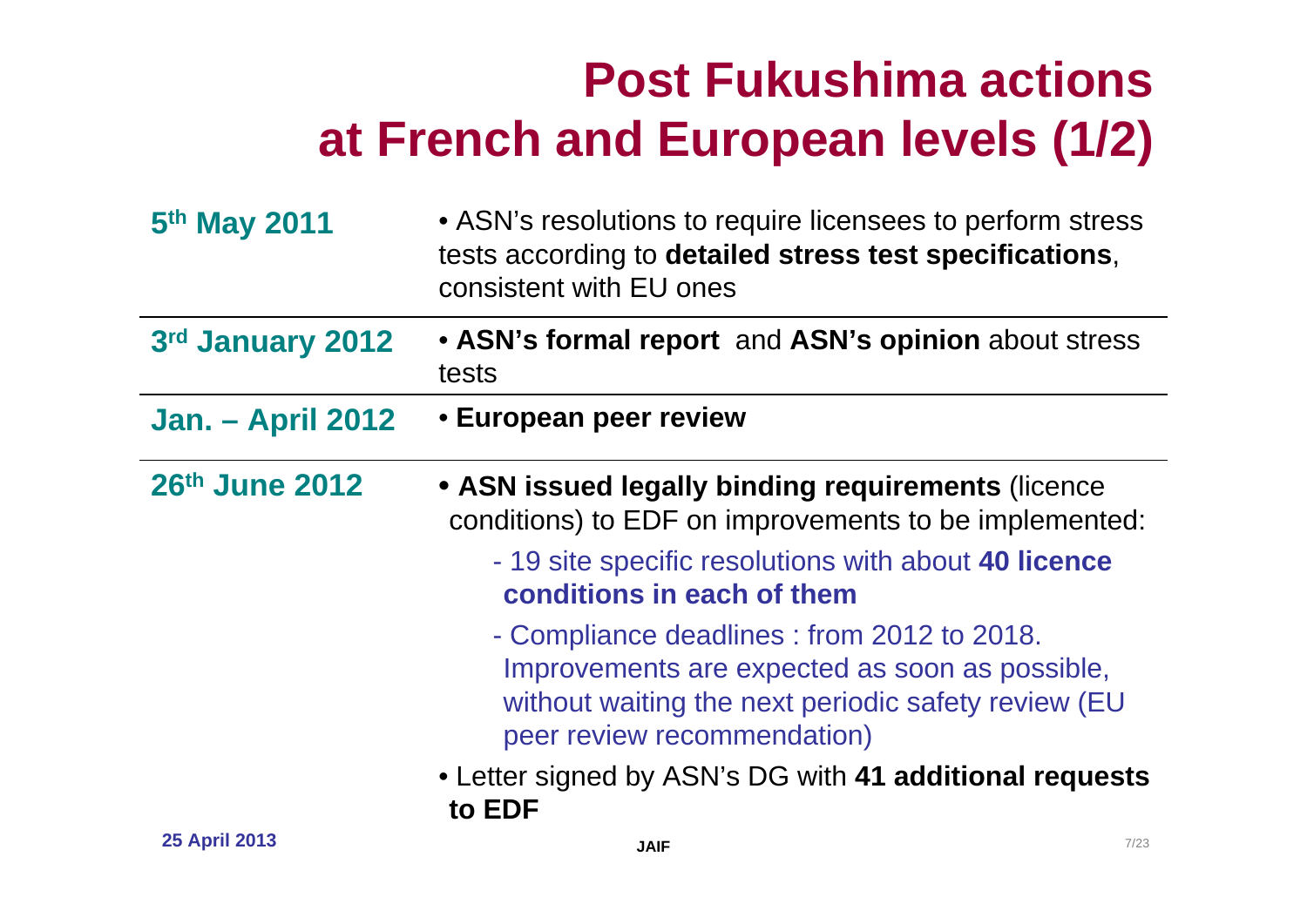## **Post Fukushima actionsat French and European levels (2/2)**

Immediately after the accident, ASN launched:

- •A campaign of **targeted inspections**
- • **"Stress tests**" (i.e. **complementary safety assessment**)
	- Are a **complementary approach to the continuous improvement process** of safety pursuant to the law and overseen by ASN (periodic safety reviews (PSR) and integration of operating experience feedback)
	- Cover all **French nuclear installations** (~120), including EPR reactor under construction, with priority given to the most important ones (NPPs, La Hague fuel reprocessing plant…)
- $\bullet$  Stress tests aim at checking the **robustness of plants to beyonddesign Fukushima-related situations**: extreme natural events, loss of safety systems (heat sink, electrical power), severe accident situations.
	- **In addition, French stress tests also address human factors**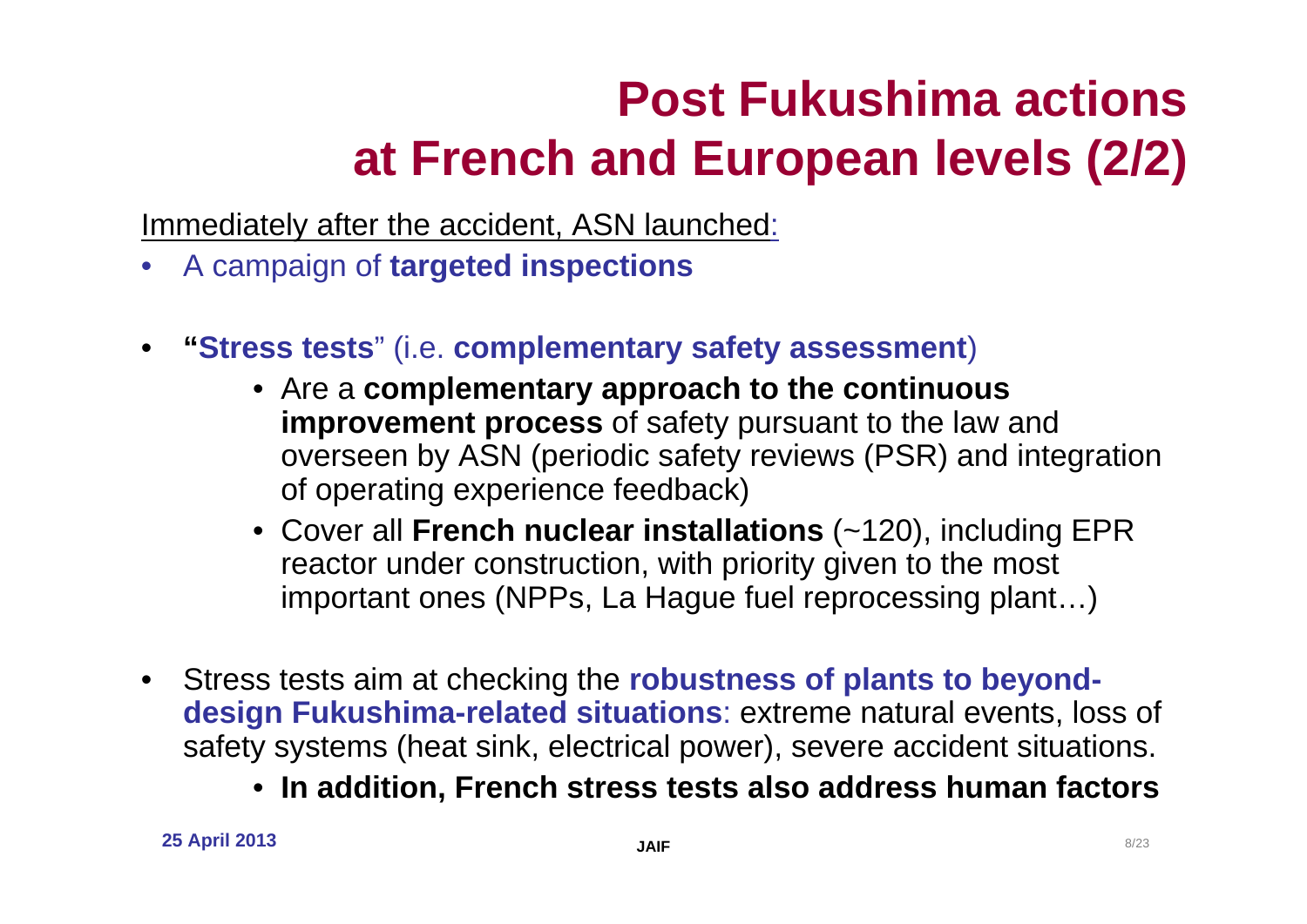#### **Outcomes in France (1/5) No immediate shutdown but …**

- **ASN's position :** "*the facilities examined offer a safety level that is sufficient for ASN not to request the immediate shutdown of any of them […]. At the same time, ASN considers that continued operation of the facilities requires that their robustness to extreme situations be increased beyond the existing safety margins, as soon as possible."* (issued on 3rd January 2012)
- EDF made proposals to enhance its NPP's safety For some other nuclear installations, shutdowns were already decided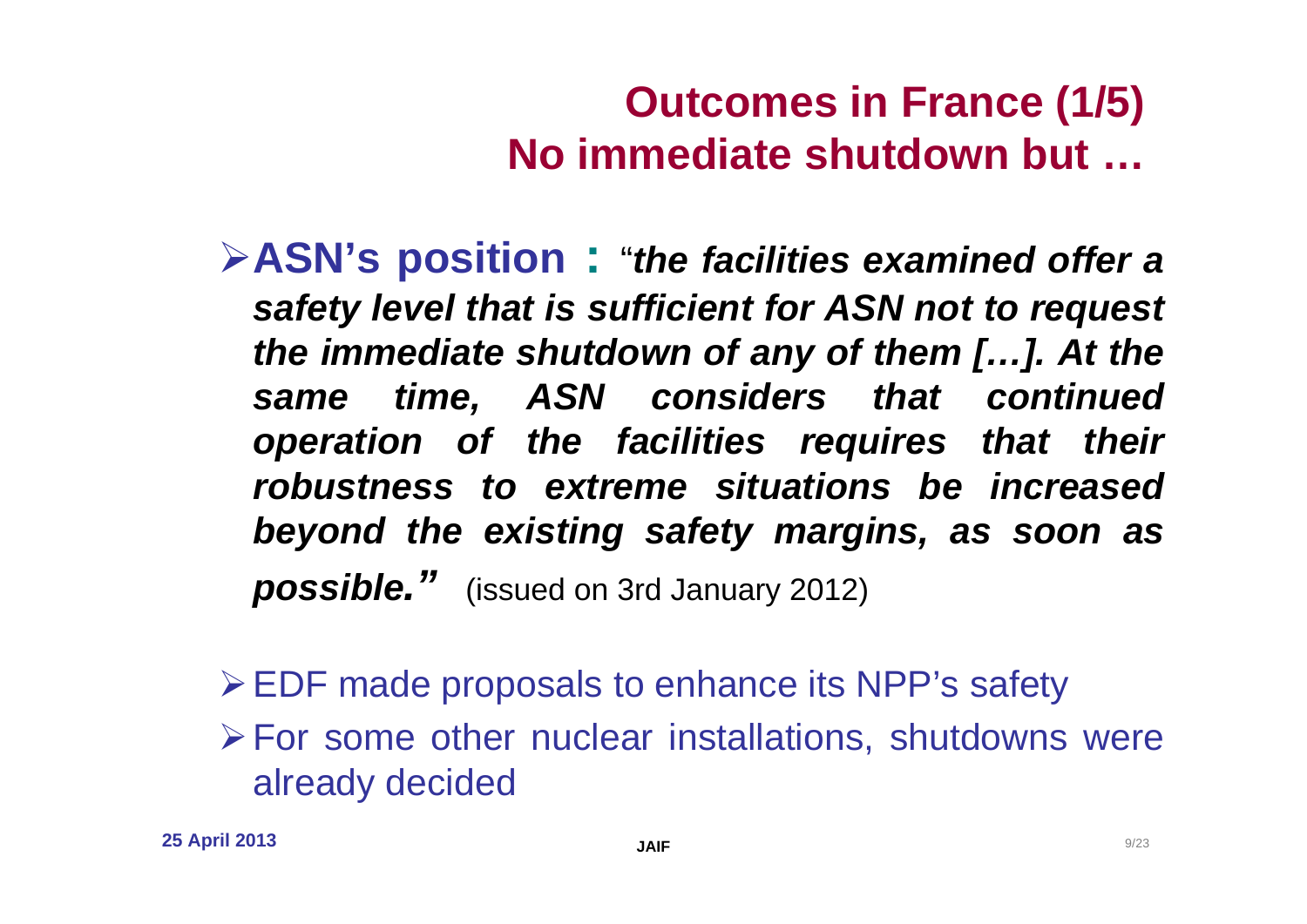#### **Outcomes in France (2/5) Confirming Periodic Safety Review benefits**

- $\bullet$  Importance of the **periodic safety review** (**PSR**) process and significant operating experience feedback
	- Seismic improvements
	- Wide ranging set of hazards considered for flooding risk assessment
	- Severe accident measures implemented on all the sites
	- **≻PSR process is in addition to routine safety assessment**
	- **≻2 steps in the PSR process:** 
		- **1) Extensive compliance check** with the (latest) applicable licensing basis
		- **2) Safety re-evaluation**: reviewing licensing basis, to identify the reasonably practicable improvements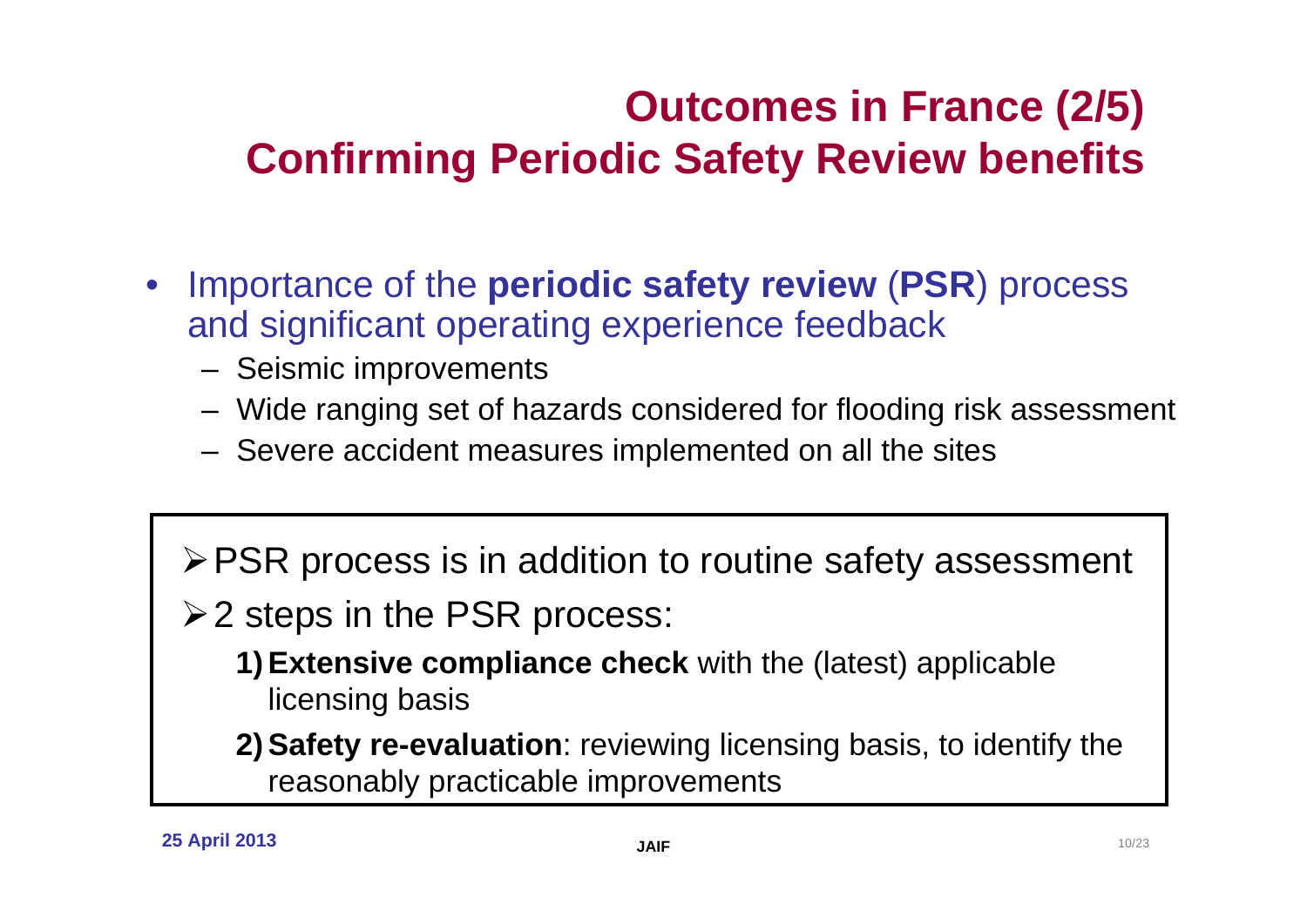## **Outcomes in France (3/5) Improvements expected**

Need for a « **hardened safety core** »

• technical and organizational measures which remains operational under conditions considered in the stress tests

 Set up a « **Nuclear rapid response force** » for NPPs • specialist crew and equipment within 24 h to the site

 **Reinforced measures** to reduce the risk of **dewatering of the spent fuel stored in pools**

 Feasibility studies to **protect the groundwater and surface waters** in case of severe accident

**Organizational & Human Factors** are essential to nuclear safety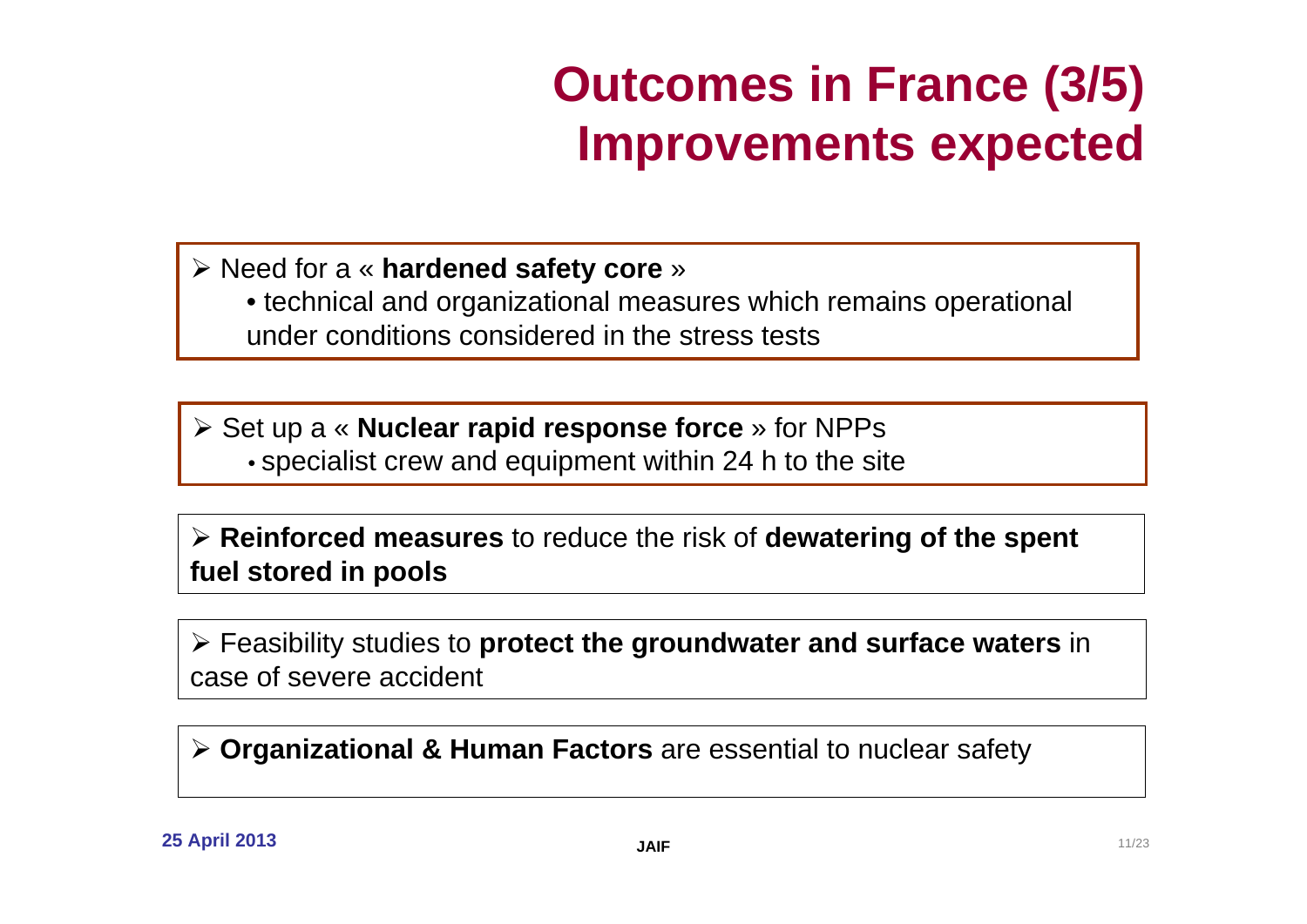## **Outcomes in France(4/5) « Hardened safety core»**

#### • **3 objectives for the situations studied in the stress tests**

- 1. prevent or mitigate the progress of an accident with fuel melt,
- 2. mitigate large-scale radioactive releases,
- 3. enable the licensee to perform its emergency management duties.

#### $\bullet$ **Limited number of strengthened equipment including**

- an **additional ultimate electricity generating set** for each reactor;
- <sup>a</sup>**diverse emergency cool-down water supply** for each reactor;
- **new emergency management premises**, offering greater resistance to hazards and remaining accessible and habitable at all times and during long-duration emergencies
- **mobile devices** and **means of communication** essential to emergency management
- technical and environmental **instrumentation**
- File submitted by EDF (June 2012), currently under assessment by ASN and IRSN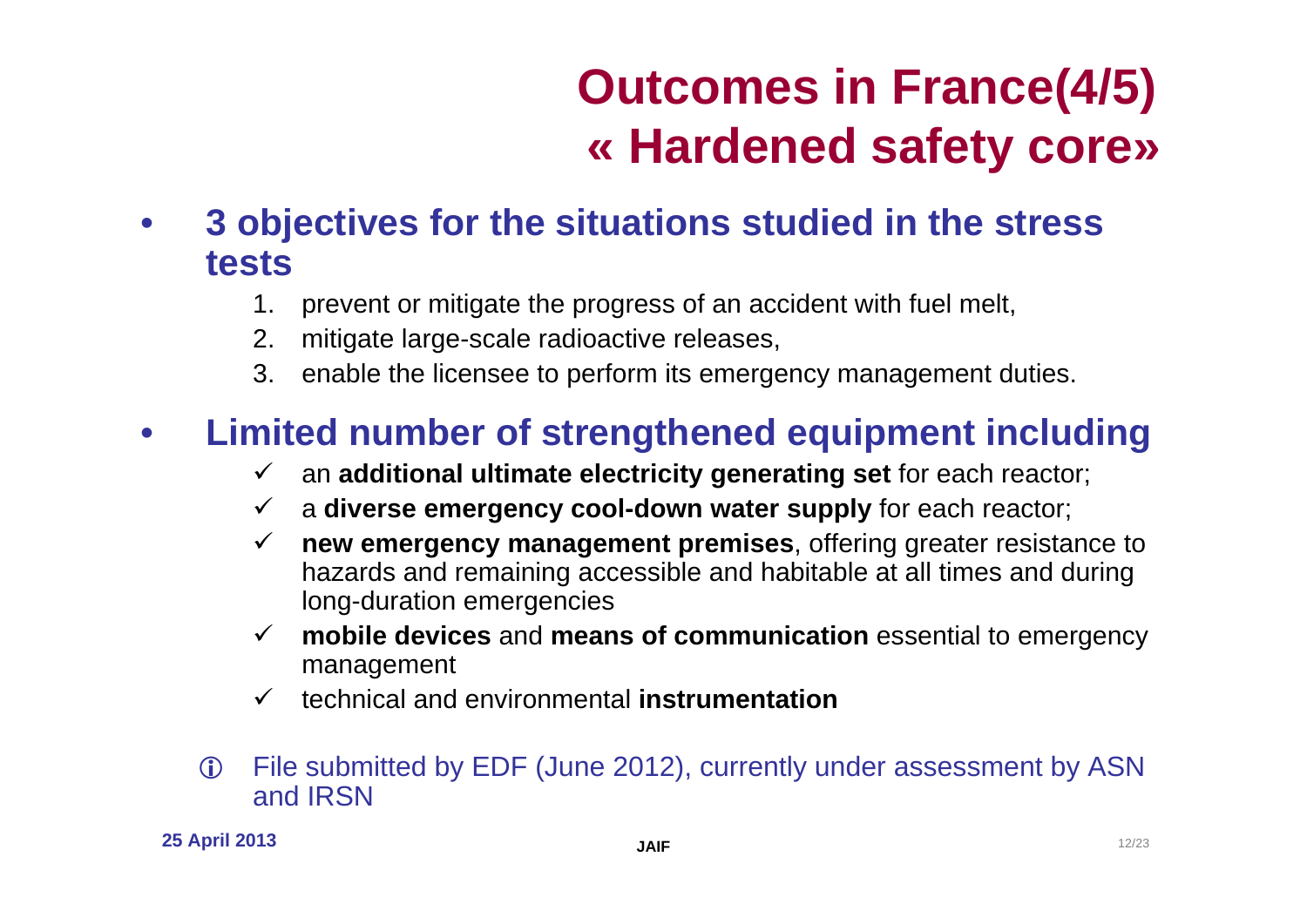## **Outcomes in France (5/5) « Nuclear rapid response force»**

- **For the nuclear power plants, ASN required the progressive creation of the "Nuclear rapid response force" (FARN) proposed by EDF.**
- **The FARN is a national response system including specialist crew and equipment, able to take over from the personnel of a site affected by an accident and deploy additional emergency response resources in less than 24 hours.**

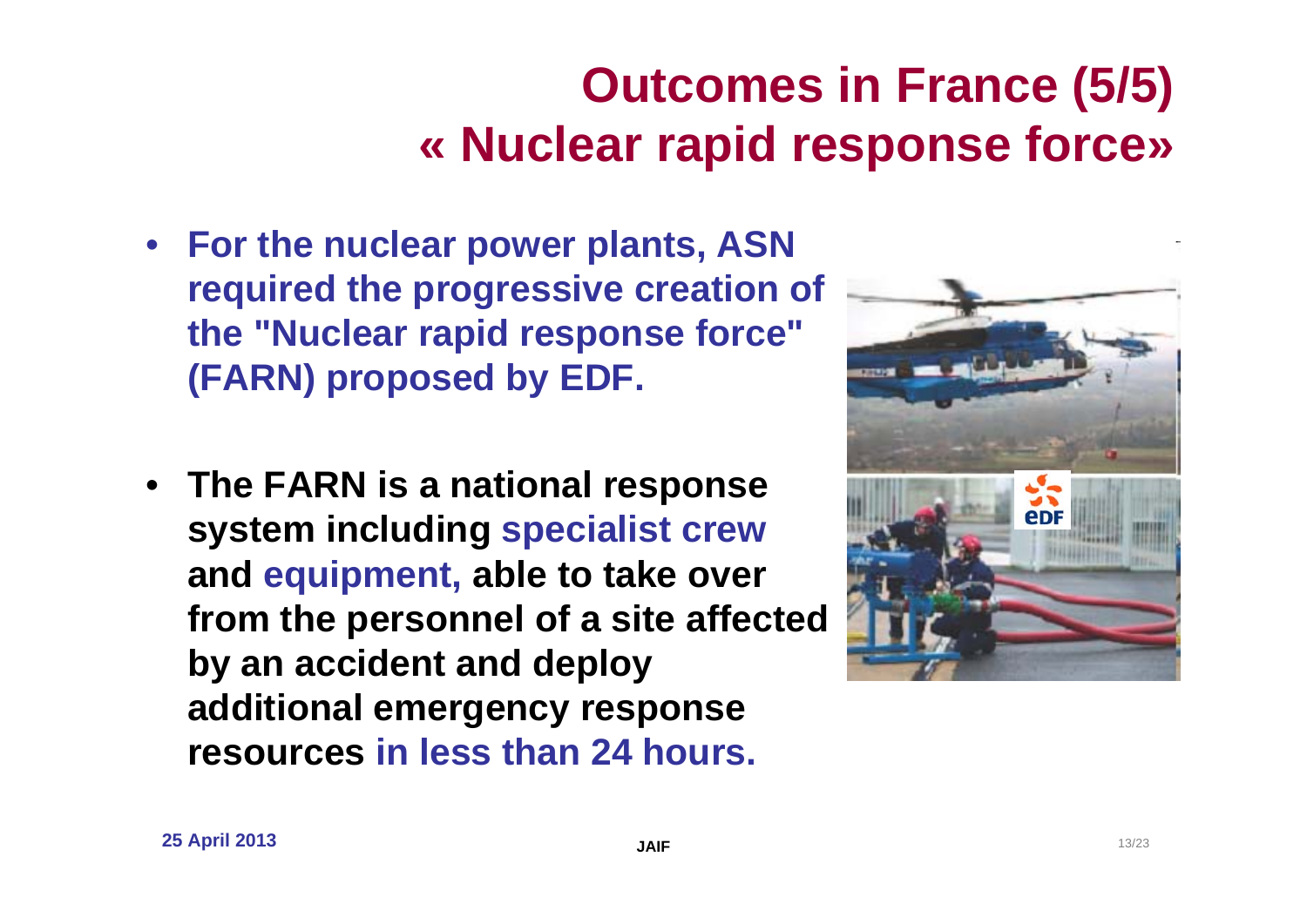

Countries having no nuclear power plants Non FII countries

#### **Outcomes in Europe (1/3) European peer review**

- **European stress test process (limited to NPPs) involved**
	- **Countries with NPPs**: 15 EU countries
		- + Switzerland + Ukraine
	- 5 EU **countries without NPPs**
	- **European Commission** and **observers** (IAEA, USA, Canada, Japan, UAE, Croatia)

#### • **Peer review :**

- 80 experts from all over Europe
- A full process lasting 4 months
- **First-of-a-kind opportunity to share results and compare practices between European countries**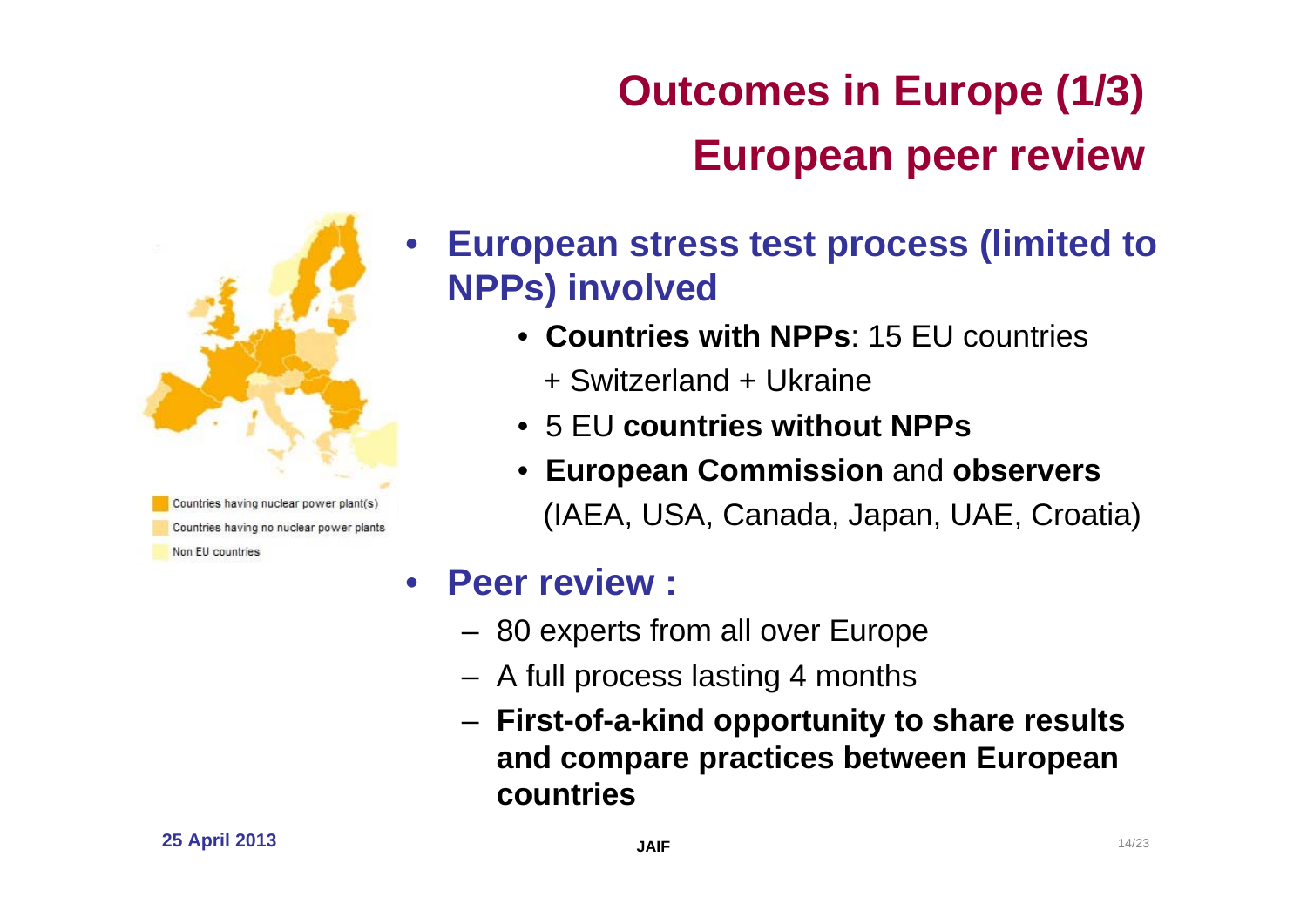## **Outcomes in Europe (2/3) European level recommendations**

http://www.ensreg.eu/EU-Stress-Tests/EU-level-Reports

• **Periodic safety review (PSR) are extremely beneficial to the continuous improvement of safety**

– Necessity to re-evaluate natural hazards **at least every 10 years**

- $\bullet$  **Need for European guidance on assessment of natural hazards and margins**
- • **Need to strengthen the robustness of NPPs to beyond design situations**
	- Bunkered equipment,
	- Mobile equipment and off-site rescue teams to assist a crippled site…

#### • **Need to maintain containment integrity**

– Urgent implementation of recognized measures (H2 explosion prevention...), for NPPs where they are not yet implemented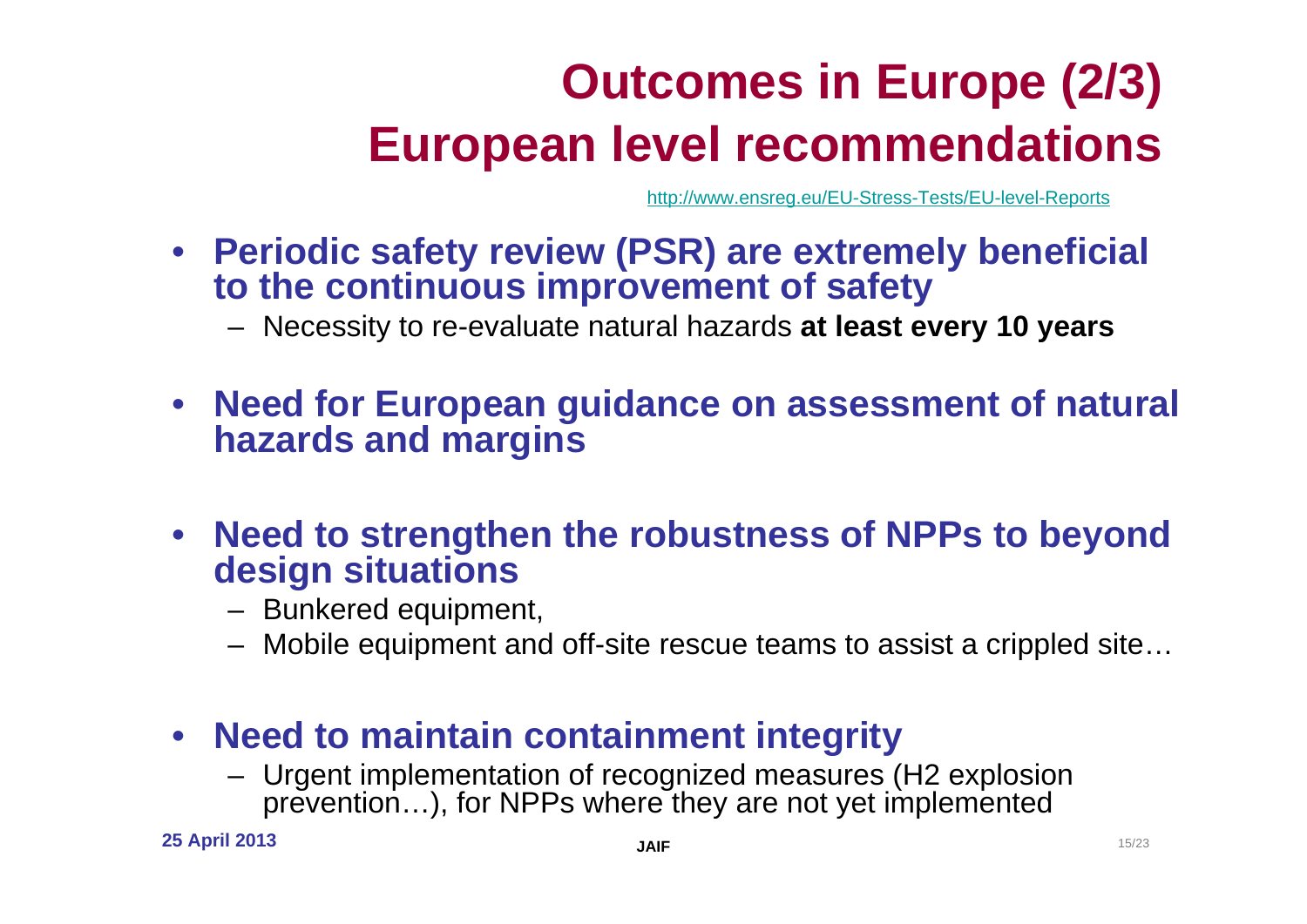## **Outcomes in Europe (3/3)**

- **Full understanding of the TEPCO Fukushima accident will be a long term process extending over several years, possibly a decade.**
- **One of the important results of the public interaction is a strong demand for a European initiative on off-site emergency preparedness.**
	- – This subject was not part of the mandate of the European peer review.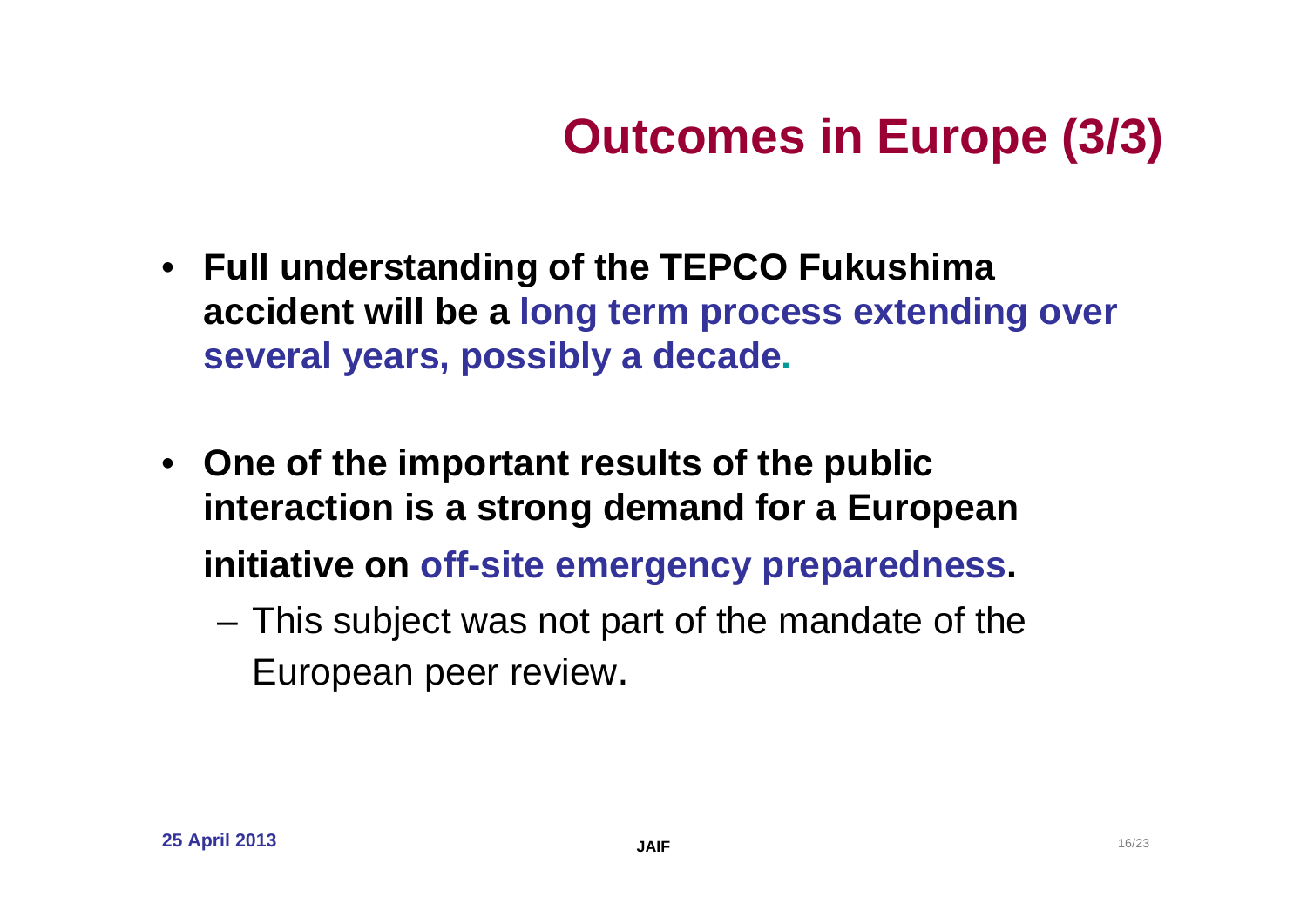

- **1. ASN general presentation**
- **2. The post-Fukushima actions**
	- Post Fukushima actions at French and European levels
	- Outcomes in France
	- Outcomes in Europe
- **3. Challenges for the regulatory body**
- **4. Conclusions & challenges**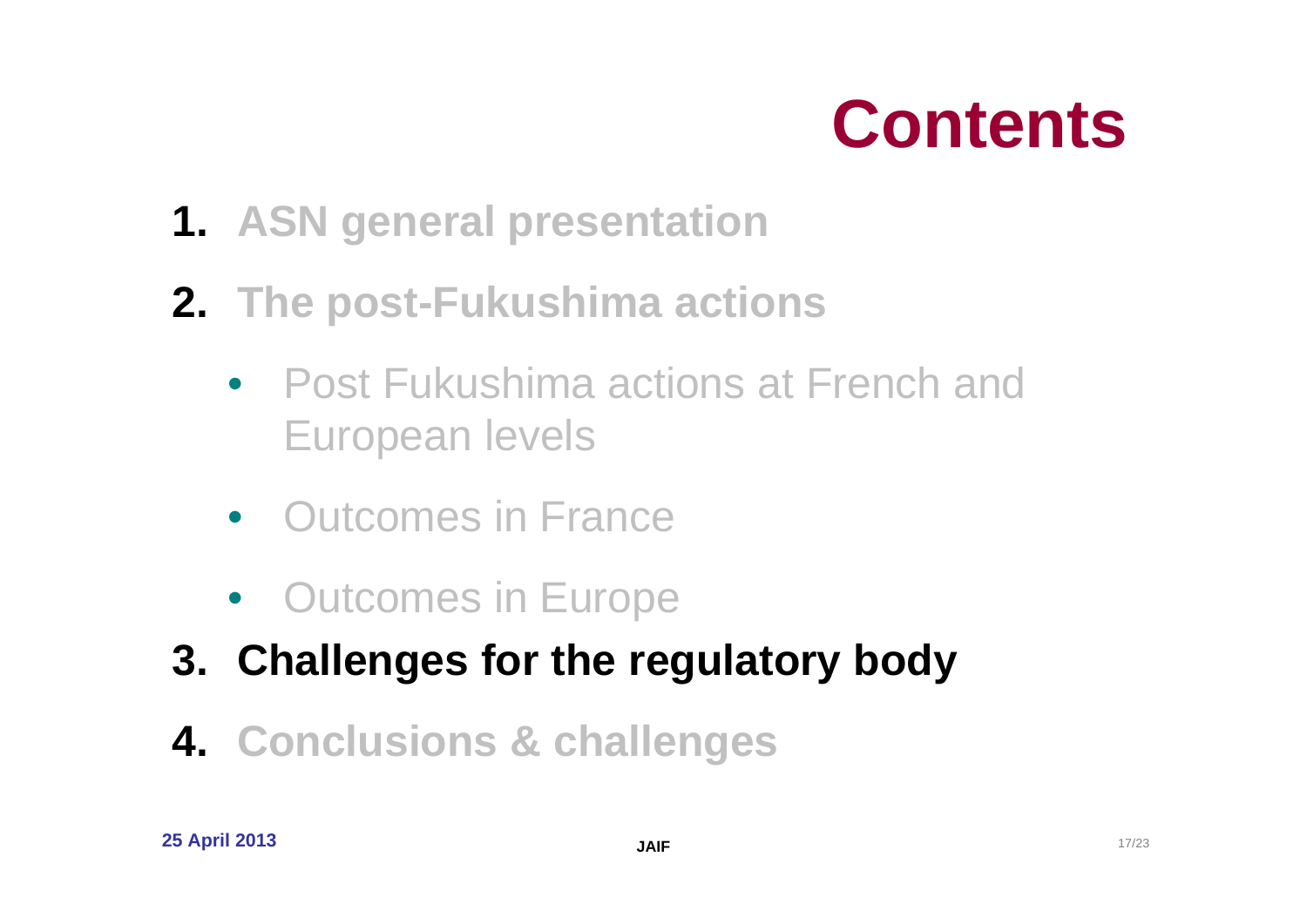#### **Responsibilities for nuclear safety**

**The prime responsibility for safety and radiation protection must rest with the person or organization responsible for facilities and activities that give rise to radiation risks Principle 1 : Responsibility for safety**  from Fundamental Safety Principles - Safety standards SF-1 IAEA (2006)

#### **The regulatory body is responsible for the regulation of nuclear safety and radiation protection**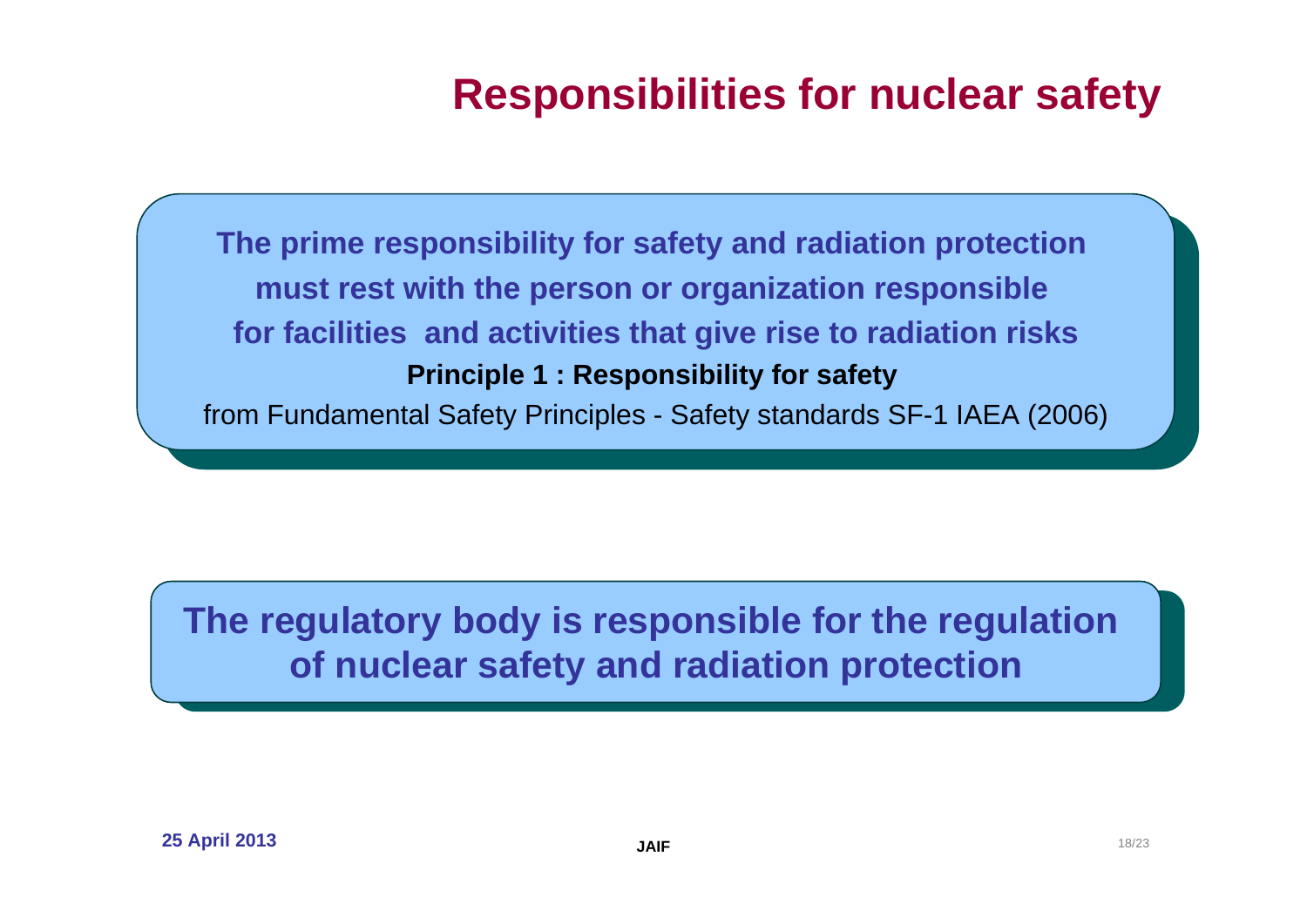## **Core values for a regulator (1/2)**

#### $\blacktriangleright$ **Competence and rigor**

• **Skilled and trained staff**

external expertise sources: Advisory committees and possibly TSO

- **Human and financial resources appropriate** for the activity scope and associated challenges
- Extreme attention given to **domestic and foreign operating experience feedback**
- **Openness to foreign practices and positions of foreign regulators**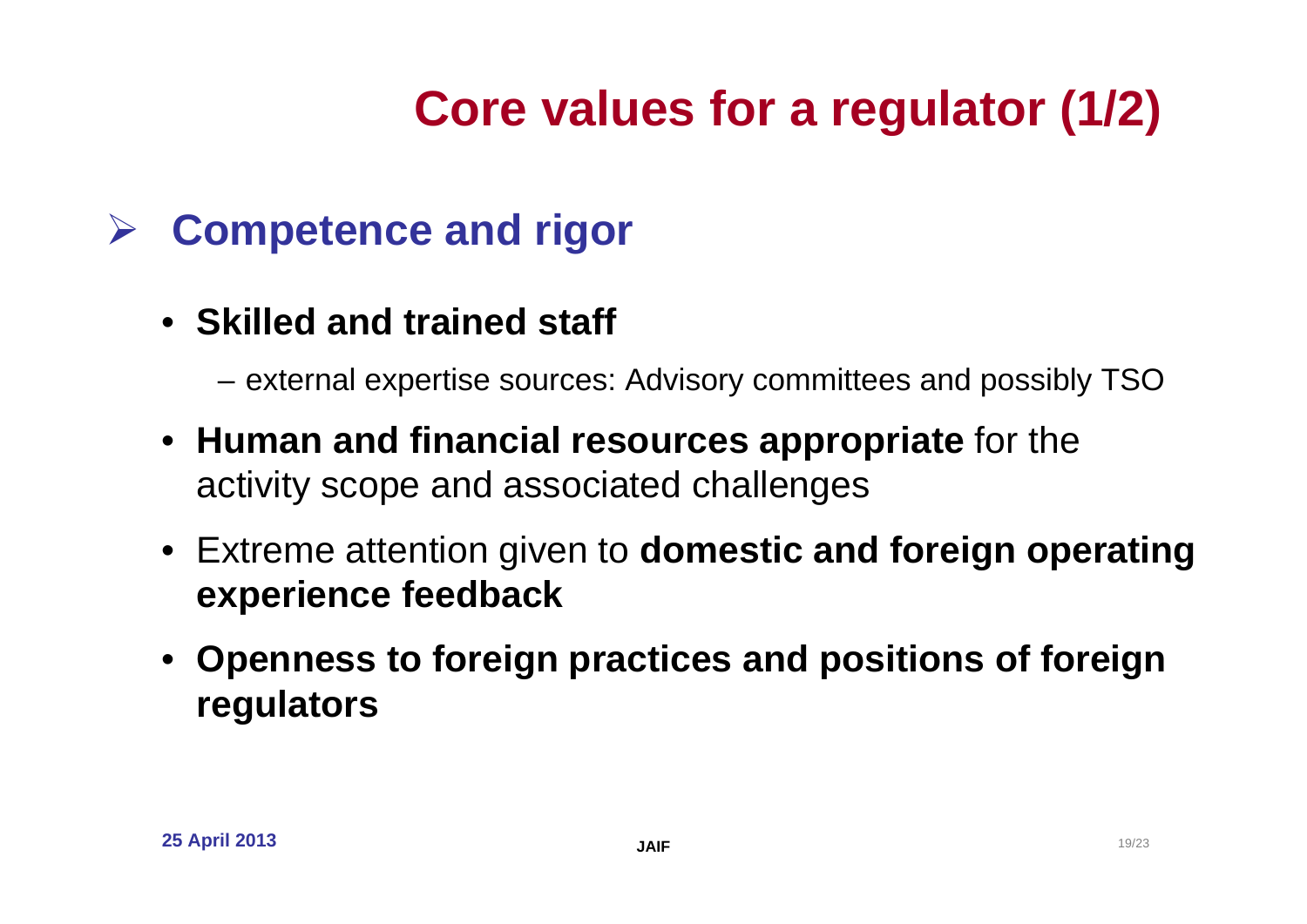## **Core values for a regulator (1/2)**

#### **Independence**

- $\bullet$ **Freedom of judgement, action and expression**
- •**Ability to work on its own terms and in complete impartiality**
- $\bullet$  **Doesn't mean isolation**. Strong need of contacts and discussions with stakeholders, in particular operators for in depth technical discussions before taking decisions

#### **Transparency (strongly linked with independence)**

- **Public information, media communication**
- •**Stakeholders' participation**
- **Parliament's involvement**

**A real implementation of these 4 core values is needed for the credibility, legitimacy and efficiency of the regulator**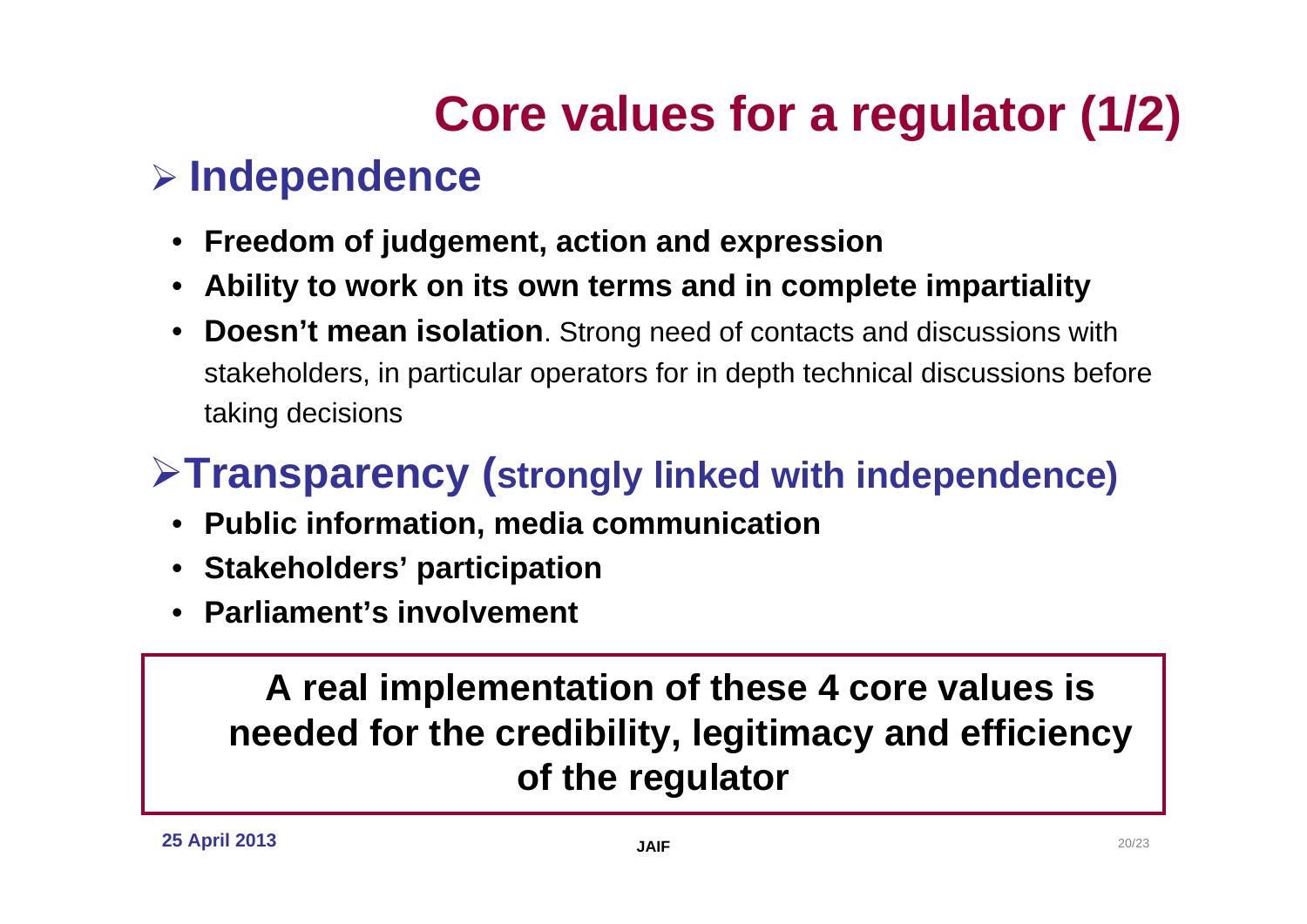

- **1. ASN general presentation**
- **2. The post-Fukushima actions**
	- Post Fukushima actions at French and European levels
	- Outcomes in France
	- Outcomes in Europe
- **3. Challenges for the regulatory body**
- **4. Conclusions & challenges**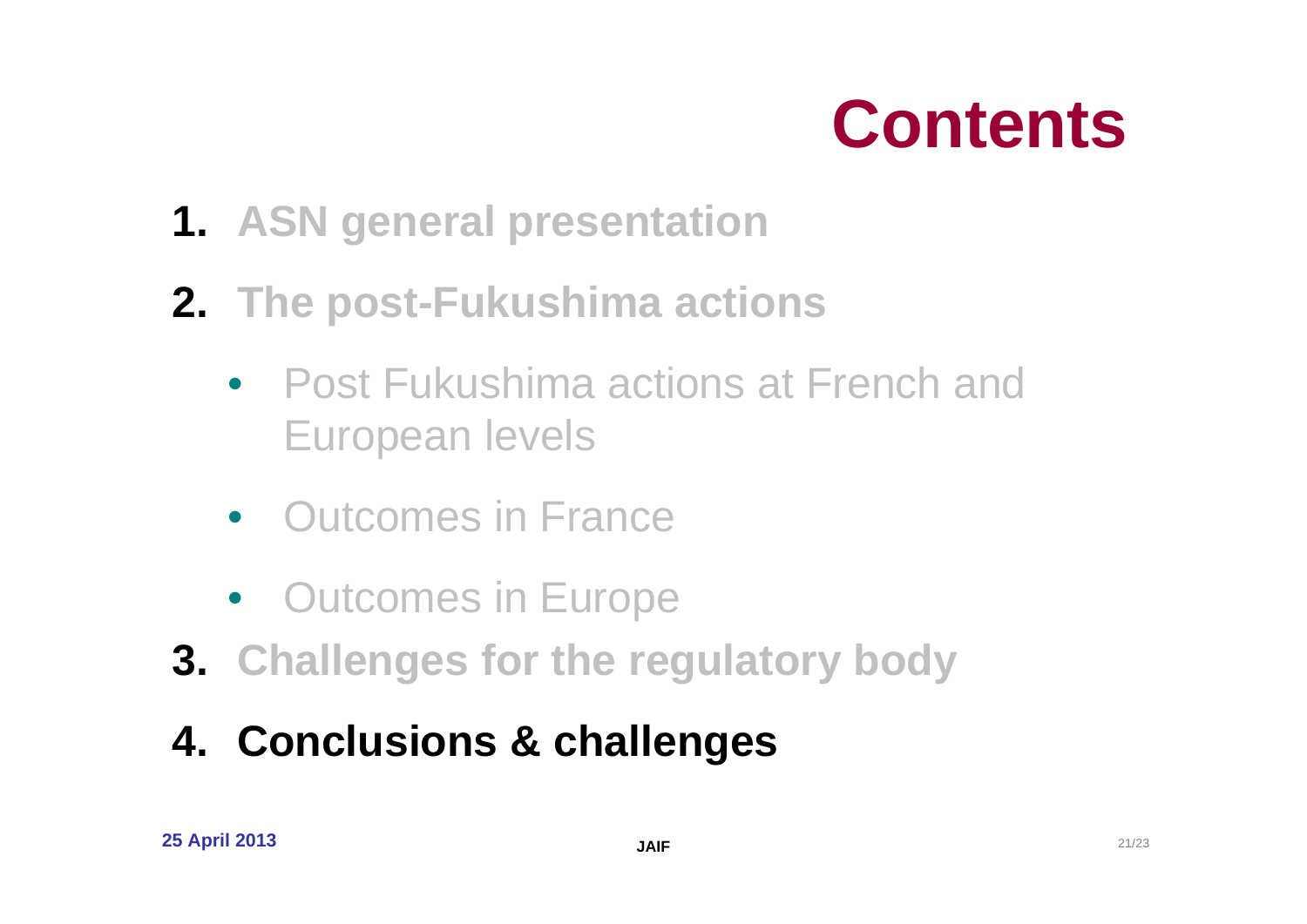## **Conclusions & challenges (1/2)**

- The accident at Fukushima confirmed that, **despite all the precautions that are taken for safety, an accident remains possible.**
- **25 April 2013 JAIFF** 22/23 • It now appears clearly, and has been endorsed in the conclusions of the extraordinary meeting of the Contracting Parties to the CNS, that **"nuclear power plants should be designed, constructed and operated with the objectives of preventing accidents and, should an accident occur, mitigating its effects and avoiding (long-term) off-site contamination. The Contracting Parties also noted that regulatory authorities should ensure that these objectives are applied in order to identify and implement appropriate safety improvements at existing plants."**